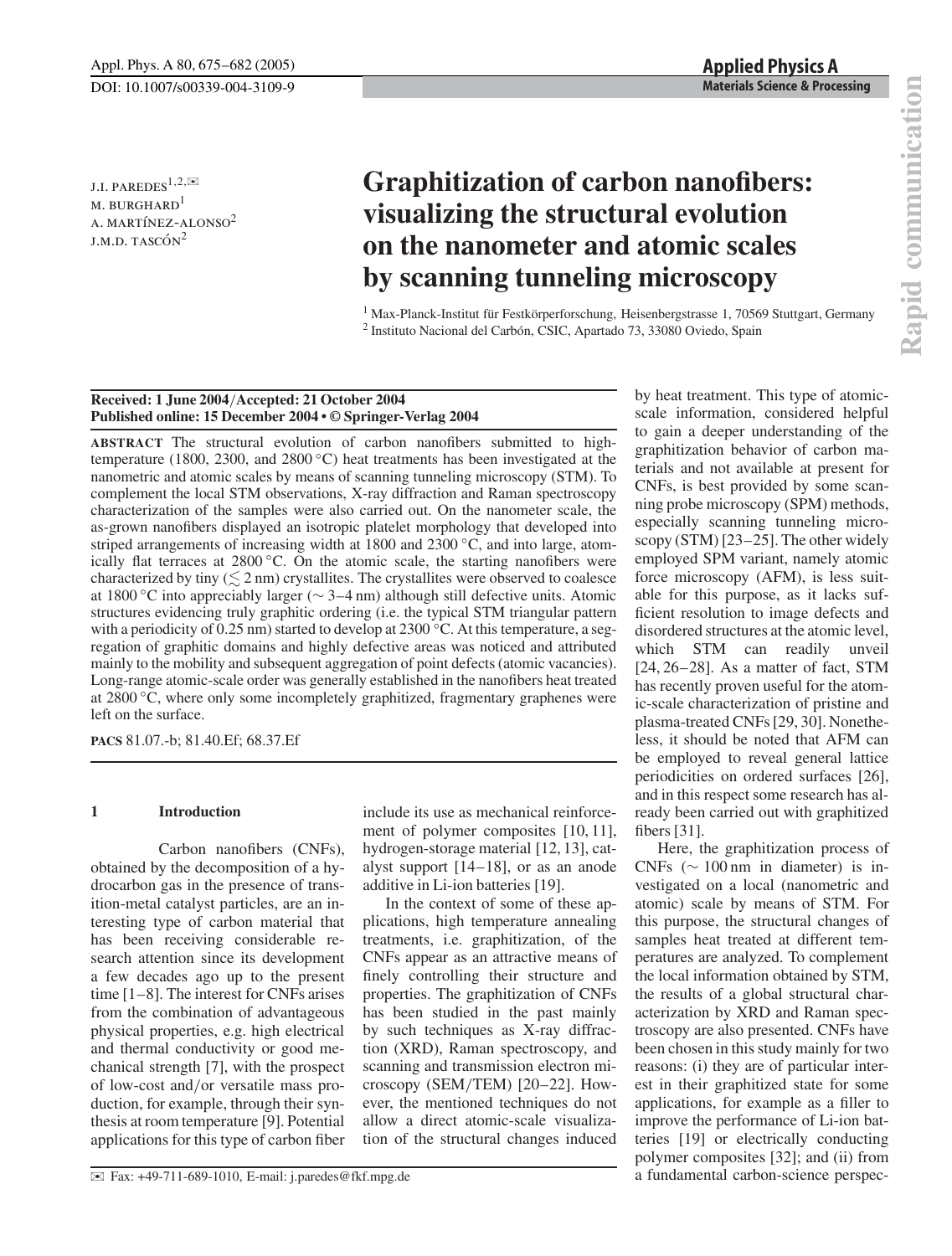tive, they offer the opportunity to study in detail potentially new aspects in the graphitization of carbon materials confined to the nanometer scale.

#### **2 Experimental**

Pristine, as-produced CNFs, with typical diameters around 100 nm, were obtained from Applied Sciences, Inc. (Cedarville, OH, USA) and used as starting material. A detailed account of their production process and basic structural characteristics has been given previously [33, 34]. Heat treatment of the nanofibers was carried out at three different temperatures (1800, 2300, and  $2800\degree C$ ) in a graphite-resistance furnace operating under a high-purity argon atmosphere. The samples were heated from ambient temperature to 1100 °C at a rate of 20 °C/min and from  $1100\degree C$  to the desired treatment temperature at  $10 °C/min$ , and then maintained at such a temperature (monitored by an optical pyrometer) for 1 h, after which the furnace was turned off and the samples were allowed to cool in argon to room temperature.

XRD measurements of the different samples were performed on a Siemens D5000 powder diffractometer that uses Cu  $K_{\alpha}$  radiation ( $\lambda = 0.154056$  nm), at a step size and time of  $0.015°$  (2 $\theta$ ) and 3 s, respectively. Peak broadening (0.1475◦) was determined by means of a reference Si crystal. Raman spectra were recorded with a laser excitation wavelength of 632.8 nm on a Jobin– Yvon LabRam apparatus, covering a spectral range from 150 to 3900 cm<sup>-1</sup>. To avoid sample damage due to local overheating by the laser, the incident laser power was set to 4 mW. The acquisition time for each spectrum was 400 s. STM investigations were accomplished with a Nanoscope Multimode IIIa, from Digital Instruments, in air at room temperature. A small quantity of pristine or heat-treated CNF sample was gently agglomerated into a pellet with the aid of a hydraulic press, mounted on the STM sampler holder, and imaged without further preparation. All the images were obtained in the constantcurrent mode (variable height) using mechanically prepared Pt/Ir (80/20) tips. Typical bias voltages and tunneling currents employed were 0.1–1.0 V and 0.4–1.0 nA, respectively, for non-



**FIGURE 1** X-ray diffraction profiles of the as-grown and heat-treated CNF samples. *Top right inset*: deconvolution of the (002) peak for the as-grown sample

atomic scale imaging, and 10–100 mV and 1–8 nA, respectively, when imaging at the atomic scale. To check for the reproducibility of the STM observations and rule out possible artifacts in the images, several different and previously unused tips were employed. For every sample, a few hundred atomic-scale images were recorded on many different areas to ensure that the results were representative of the structural changes undergone by the nanofibers upon the annealing treatments.

### **3 Results and discussion**

# **3.1** *Global structural characterization by XRD and Raman spectroscopy*

X-ray diffractograms for the as-grown and heat-treated CNF samples are presented in Fig. 1. As expected, the most visible feature is the graphite (002) diffraction line, located at ∼ 26◦. Also discernible are the (100) and (101) reflections, which appear in the region between 42 and 45◦ forming a broad band, and the (004) line near 55◦. We note that the (002) peak narrows and increases in

intensity with increasing heat-treatment temperature, and a similar trend is observed for the other lines, which indicates a general development of both intra- and interplane graphitic order. Likewise, it is apparent that the (002) peak of the as-grown sample has a broad shoulder on its low-angle side. Indeed, the peak can be deconvoluted [34] (inset at the top right corner of Fig. 1) to yield a sharp line centered at about 26.3◦, characteristic of an ordered graphitic phase, and a broad band at 24.7◦, indicative of only partially ordered carbon. Considering the known duplex structure of this carbon nanofiber [34], the ordered phase can be ascribed to the graphitic inner filament and the less ordered phase to the relatively amorphous carbon outer layer. Table 1 lists some crystallographic parameters deduced for the two phases: the interlayer spacing  $(d_{002})$  and the apparent crystallite size along the *c* axis  $(L_c)$ .  $L_c$  was calculated using Scherrer's formula. Upon heat treatments of increasing temperature, the (002) peak becomes more symmetric as the shoulder tends to disappear (Fig. 1), reflecting the gradual

| Sample   | Disordered  |       | Graphitic   |       |       |
|----------|-------------|-------|-------------|-------|-------|
|          | $d_{(002)}$ | $L_c$ | $d_{(002)}$ | $L_c$ | R     |
| As-grown | 0.357       | 1.7   | 0.339       | 9.6   | 0.60  |
| 1800 °C  | 0.345       | 6.9   | 0.339       | 11.0  | 1.10  |
| 2300 °C  | 0.341       | 10.9  | 0.339       | 11.0  | 5.96  |
| 2800 °C  | 0.339       | 11.0  | 0.336       | 19.5  | 11.95 |

**TABLE 1** Interlayer spacing  $d_{(002)}$ , apparent crystallite size  $L_c$  along the *c* axis, both in nm, for the disordered and graphitic phases of the CNFs, and ratio of graphitic and disordered areas, *R*, as deduced from XRD data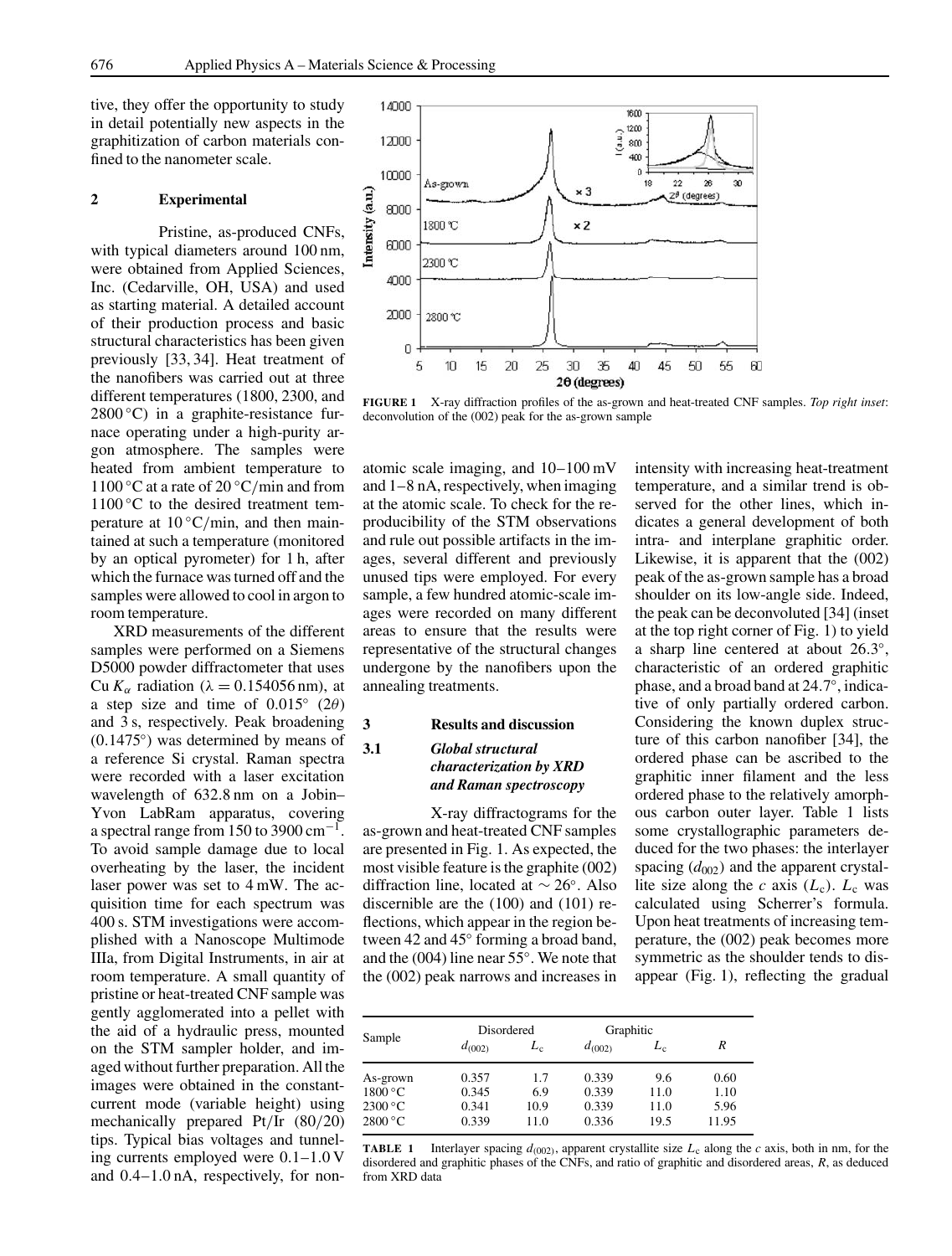conversion of the disordered phase into graphitic carbon. However, some degree of asymmetry is retained even for the sample graphitized at  $2800\degree C$ , implying that structural disorder has prevailed to a certain extent. Although in the case of the heat-treated samples the distinction between the two originally segregated phases (i.e. crystalline and amorphous) becomes blurred, their (002) peaks were also deconvoluted and their relative areas and corresponding crystallographic parameters calculated (Table 1), in order to quantitatively assess the extent of graphitization. From Table 1, we see that the area ratio graphitic/disordered (*R*) increases with temperature, as expected. Also, the interlayer spacing  $d_{002}$  and the apparent crystallite size  $L_c$  are seen to steadily decrease and increase, respectively, with heat-treatment temperature, which indicates an enhancement of graphitic ordering. At the highest temperature (2800 °C) the  $d_{002}$  values are very close, although not coincident, to that of perfect graphite (0.335 nm), suggesting a highly graphitic final material with some remaining structural defects.

Figure 2 shows the first-order  $(1000-1900 \text{ cm}^{-1})$  and second-order  $(2300-3300 \text{ cm}^{-1})$  Raman spectra of the as-grown and heat-treated nanofiber samples. The first-order spectra display two main bands: the D band, which is disorder-induced and not present in highly ordered graphites, at about  $1335 \text{ cm}^{-1}$ , and the G (graphite mode) band at  $\sim 1580 \text{ cm}^{-1}$ . A smaller peak at 1620 cm−1, the D' band, particularly

apparent for the heat-treated samples, is observed as well. The line widths of all these bands decrease with increasing graphitization temperature, indicating the progressive removal of structural disorder by the annealing process [35]. Another indicator of the development of graphitic order is the ratio between the integrated intensities of the D and G bands,  $I_D/I_G$ . This ratio, shown in Fig. 2 for each spectrum, diminishes dramatically with increasing heat-treatment temperature. However, it retains a nonnegligible value even for the highest temperature, i.e. the D band does not completely disappear, indicating that some degree of structural disorder is kept upon graphitization. This observation is consistent with the XRD results and with previous Raman measurements reported for similar fibers [20]. In the second-order spectra (Fig. 2), the most prominent feature is a band at  $\sim$  2660 cm<sup>-1</sup> that is broad and weak for the as-grown sample and becomes sharper and more intense for the heattreated nanofibers. This band corresponds to the second harmonic of the D line, and in the present case maintains a symmetric shape throughout the heat treatments, implying that full removal of defects, especially those affecting the long-range three-dimensional ordering, is not achieved [35]. The incomplete three-dimensional ordering upon heat treatment is attributed to the spatial constraints imposed on graphitization by the small diameter of the fibers. Concerning the other bands in the second-order spectra, these are much weaker and include a disorder-induced line at around 2930 cm−1, which decreases with increasing temperature, and the second harmonic of the D' line at 3240 cm<sup>-1</sup>

In addition, we should note that a distinct peak was observed in the lowfrequency region of the Raman spectra, as exemplified in the top right inset of Fig. 2 for the sample heat treated at 2800 °C. The peak is located at  $\sim$ 





**FIGURE 2** First- and second-order Raman spectra of the as-grown and heat-treated CNF samples. *Top right inset*: low-frequency region of Raman spectrum for the sample heat treated at 2800 ◦C

**FIGURE 3** Representative STM images of the as-grown CNF sample. **a** General view of two nanofibers. **b** Nanometer-scale structure of an individual nanofiber. **c** Atomic-scale structure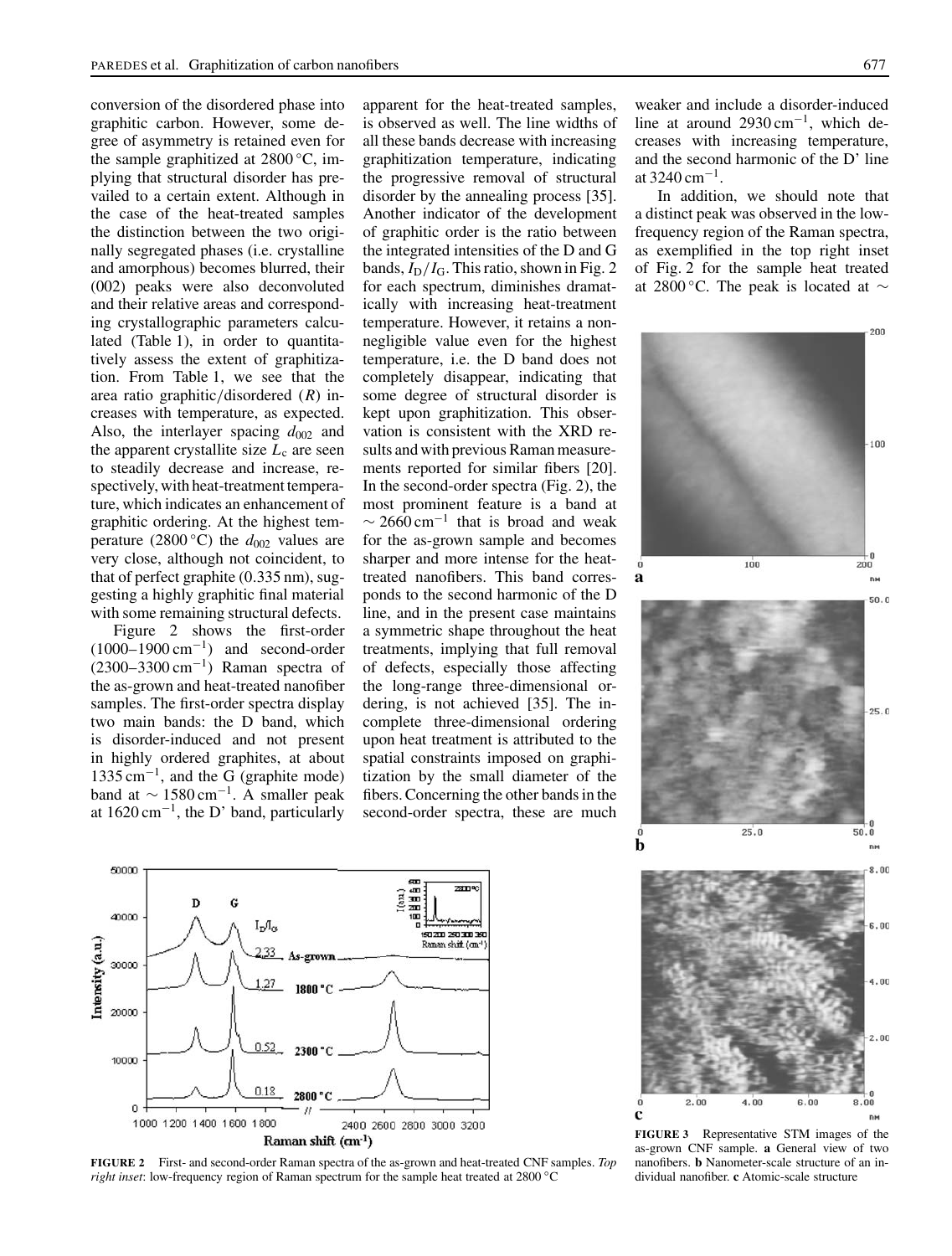182 cm−<sup>1</sup> and appeared consistently at the same position for all samples (starting as well as heat-treated at all temperatures), albeit in all cases its intensity was very small compared to the G or D bands. For carbon materials, low-frequency Raman modes with frequencies similar to the one reported here arise from the radial breathing vibrations of rolled-up graphenes of very small diameter ( $\leq$  2 nm), i.e. they originate from single-walled carbon nanotubes (SWNTs) [36, 37] or from very thin innermost tubes of multiwalled nanotubes (MWNTs) [38–40]. Another possibility could be the presence of carbon nano-onions, but in this instance strong additional peaks should also be observed at intermediate frequencies  $(500-1200 \text{ cm}^{-1})$  [41], which was not the case for the present samples. Therefore, the peak at  $\sim 182 \text{ cm}^{-1}$  is attributed to the presence of SWNTs or MWNTs that have formed during the nanofiber-production process. Indeed, previous TEM studies have revealed that a small fraction of carbon nanotubes, essentially of multiwall type, can be adventitiously produced during the synthesis of carbon fibers and nanofibers by the same procedure as that employed for the nanofibers investigated here [42, 43]. As we will see below, the STM observations also suggest the presence of MWNTs in our samples.

# **3.2** *Local structural characterization by STM*

Figure 3 shows representative STM images of the as-grown CNFs at three different magnifications. Since an in-depth description of the pristine, as-produced nanofibers by STM has been given elsewhere [29], only their main characteristics will be outlined here, especially those relevant to understand the structural evolution of the material upon heat treatment. In a general view displaying two nanofibers (Fig. 3a), it is verified that they have diameters of the order of 100 nm. At this scale, the nanofibers exhibit a very smooth morphology without any particularly significant features. Also, height profiles taken along directions perpendicular to the axis of the nanofibers (not shown) clearly revealed their curved, i.e. cylindrical, geometry. The nanometerscale structure of the material was disclosed upon detailed inspection of individual nanofibers (Fig. 3b). It is seen that the surface comprises tiny platelets with more or less rounded shapes, diameters typically between 1.5 and 5 nm, and heights equivalent to those of a few (∼ 2–4) graphenes. The platelet arrangement is isotropic, i.e. there is no specific orientation of the features in any direction, e.g. parallel or perpendicular to the nanofiber axis. On the atomic scale (Fig. 3c), an absence of long-range graphitic order is evident and only structured areas of very small size  $(\leq 2 \text{ nm})$  can be identified. Likewise, the atomic-sized spots within the structured areas form arrays that are just vaguely ordered and different to the perfect triangular pattern commonly observed by STM on highly ordered graphites [28]. Furthermore, although the spot-to-spot distances in these arrays are around 0.25 nm, which corresponds to the periodicity of the STM pattern



**FIGURE 4** STM images of CNF sample heat treated at 1800 ◦C. **a** General view. **b** Detailed structure on the nanometer scale. **c** Height profile taken along the *black line* direction in (**b**). **d**–**f** Atomic-scale structure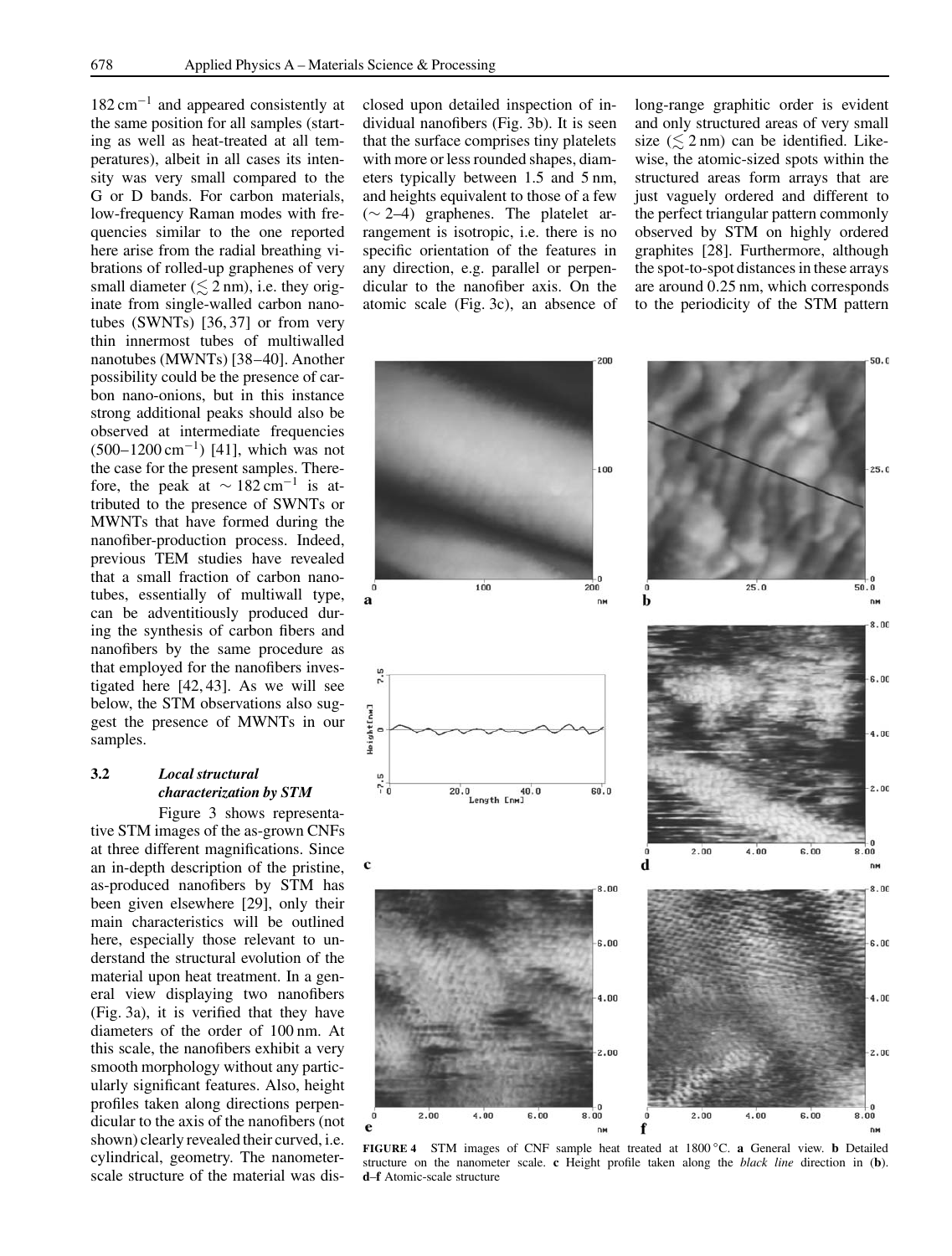of perfect graphite, they exhibit considerable local variations. The small structured areas are interpreted as tiny crystallites (a few nm wide and a few graphenes thick) that constitute the basic structural unit of the nanofiber outer layer, and it is reasonable to assume that their evolution with heat treatment will determine the graphitization behavior of the material. The flawed internal disposition of these basic units, as detected by STM, can be attributed to perturbations induced by a number of factors: a large proportion of edge carbon atoms in the crystallite, a faulty stacking of the minute graphenes, or the presence of heteroatoms, interstitials, and atomic vacancies, all of which are known to perceptibly affect the atomic-scale structures probed by the technique [23, 28, 44–46]. Although in a different context, imperfect internal arrangements have also been observed in the STM images of polycyclic aromatic hydrocarbons (PAHs) deposited on a graphite substrate [47]. These PAH molecules can be regarded as model nanographenes and would thus constitute an idealized version of the basic units described here for the CNFs.

Upon heat treatment at  $1800 °C$ , the CNFs were seen to undergo structural changes both at the nanometer and atomic scales. Typical STM results for this temperature are presented in Fig. 4. In low-magnification images (Fig. 4a), the nanofibers displayed again a very smooth overall appearance. Furthermore, line profiles revealed that the cylindrical geometry characteristic of the as-grown nanofibers was preserved during the heat treatment. However, even at the resolution level of Fig. 4a, the fine texture looked somewhat different to that of the starting material (Fig. 3a). This was confirmed when individual nanofibers were examined at higher resolution, as exemplified in Fig. 4b. Now, the fiber nanostructure is dominated by an approximately striped morphology. The stripes are quite irregular in contour, rather than being perfectly straight, and their widths range from about 3 to 8 nm. It can also be noticed that they are aligned more or less perpendicularly to the fiber axis, which is indicated by the black line in Fig. 4b. A height profile taken along this line (Fig. 4c) reveals a saw-toothed topography consisting of basically flat terraces, which correspond to the stripes, separated by steps. Measurement of step heights yielded values that were roughly an integer number (typically 1 to 4) times the interlayer spacing of graphite (0.335 nm). All these observations strongly suggest that the transition from a platelet morphology (as-grown nanofiber, Fig. 3b) to a striped structure (nanofiber heat treated at 1800 ◦C, Fig. 4b) proceeds through coalescence of the tiny crystallites characteristic of the original nanofiber into larger units. This is supported by the atomicscale images of the heat-treated samples (Fig. 4d–f). Again, in this case, structured areas lacking the perfect STM triangular pattern of highly ordered graphites were usually observed. Nevertheless, their size increased noticeably, reaching average lateral dimensions of 3–4 nm. For instance, in Fig. 4d a long ( $> 8$  nm), thin ( $\sim$  2 nm) atomically resolved domain is noticed in the bottom half of the image. As such long structured areas were never observed in the



**FIGURE 5** STM images of CNF sample heat treated at 2300 ◦C. **a** General view. **b** Height profile taken along the *black line* direction in (**a**). **c** Nanometric structure of an individual nanofiber. **d** Height profile taken along the *black line* direction in (**c**). **e**, **f** Atomic-scale structure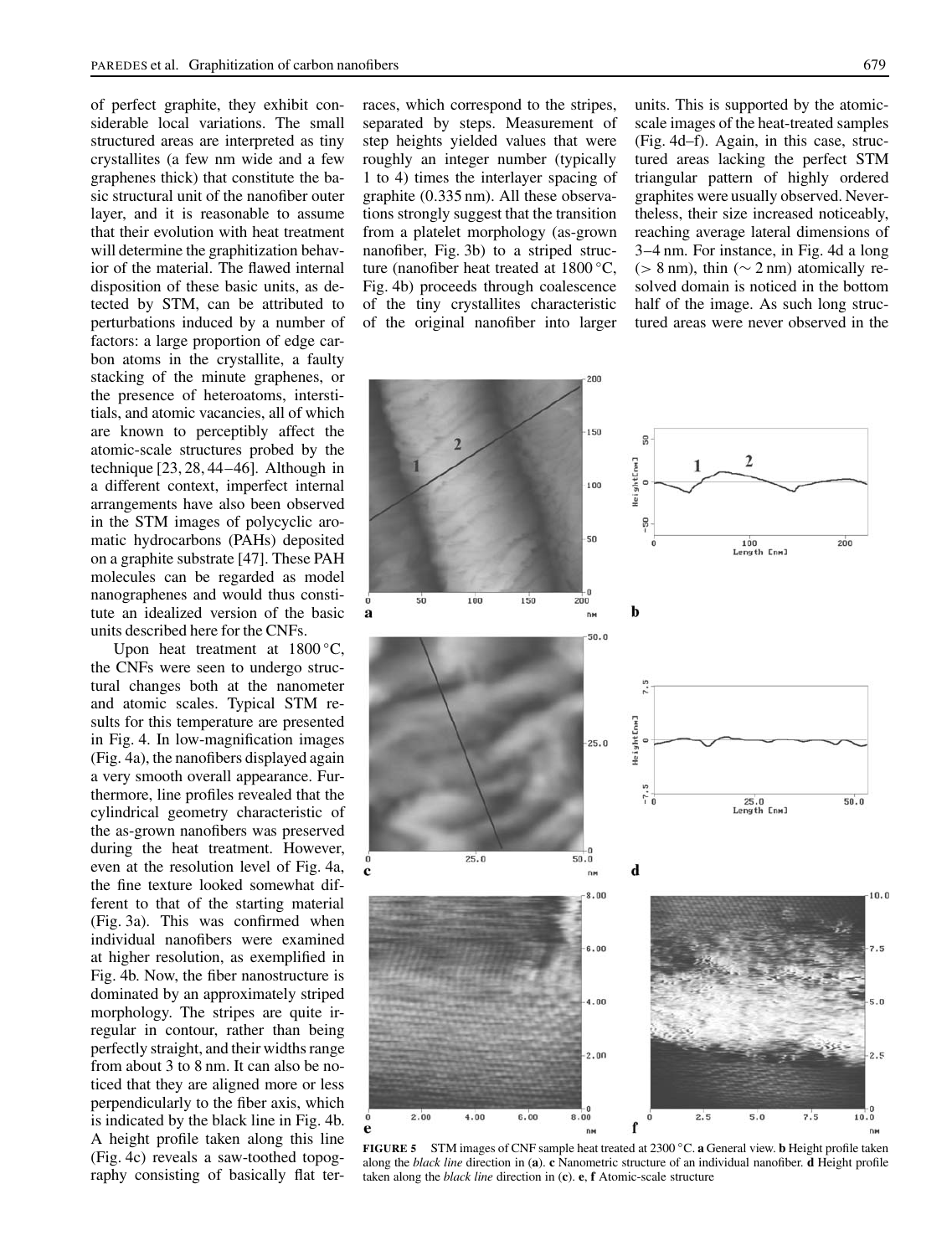original nanofibers, we conclude that they develop upon the annealing treatment. In addition to this long domain, we notice in Fig. 4d another relatively large structured area located in the top part of the image. By contrast, the region in between appears unresolved on the atomic scale, indicating that a high degree of disorder is still retained in some sections of the heat-treated nanofibers. In other parts of the nanofibers, however, the now enlarged structured domains are more compactly arranged, as seen in Fig. 4e, and are separated just by discontinuities in the disposition of the atomic-sized spots, rather than by atomically unresolved sections. Although the dominant features in the atomic-scale images of the 1800 ◦C sample were those illustrated in Fig. 4d and e, we should note that, in a few cases, and in limited areas, a higher degree of order could be observed. An example is presented in Fig. 4f, where the triangular pattern with a periodicity of 0.25 nm archetypal of graphitic order is recognized. Overall, the STM results for this sample, which indicated a general albeit limited enhancement in the atomicscale order of the nanofibers after heat treatment at 1800 ◦C, are consistent with the XRD and Raman data discussed previously. The coalescence of the tiny crystallites into larger units at this temperature can be explained by the release of hydrogen and heteroatoms (e.g. oxygen) that were originally bonded and provided stabilization to the crystallite edge carbon atoms [22, 29]. Thus, when the former are released, the latter have to be stabilized again by bonding to their counterparts at neighboring crystallites [22], which consequently merge and form larger units.

Further structural changes were observed when the heat-treatment temperature was increased to 2300 ◦C. Figure 5 shows some representative STM images for this temperature. The lowmagnification images (Fig. 5a) reveal a general morphological transformation of the nanofibers, which is best evidenced in the height profile (Fig. 5b) taken along the black line of Fig. 5a. The nanofibers display an essentially faceted geometry, as opposed to the circular cross section of the as-grown and 1800 ◦C heat-treated nanofibers. The nanofiber shown in Fig. 5a exhibits two facets to the sample surface, marked as 1 and 2 in both the image and the height profile. The faceting phenomenon of this type of carbon fiber subjected to high-temperature heat treatment has been reported previously [2, 20], and is triggered by the release of strain energy during the transformation of a curved graphene into a flat one. The detailed nanostructure of the facets is presented in Fig. 5c. Again, a striped arrangement more or less perpendicular to the fiber axis (black line) is observed, but in this case the stripes tend to be wider (∼ 6–12 nm) than those of the sample heat treated at 1800 ◦C. A typical height profile, taken along the black line direction, is given in Fig. 5d, where the wide stripes are clearly evident. On the atomic scale, the most prominent change at this temperature was the overall development of a genuinely graphitic order, i.e. the appearance of the well-known STM triangular pattern with a periodicity of 0.25 nm on



**FIGURE 6** STM images of CNF sample heat treated at 2800 ◦C. **a** General view of a single nanofiber. **b** Terraced structure typical of nanofibers annealed at this temperature. **c** Height profile taken along the *black line* direction in (**b**). **d** Atomic-scale structure seen on the terraces. **e** Patches occasionally found on the terraces. **f** Atomic-scale structure of the patches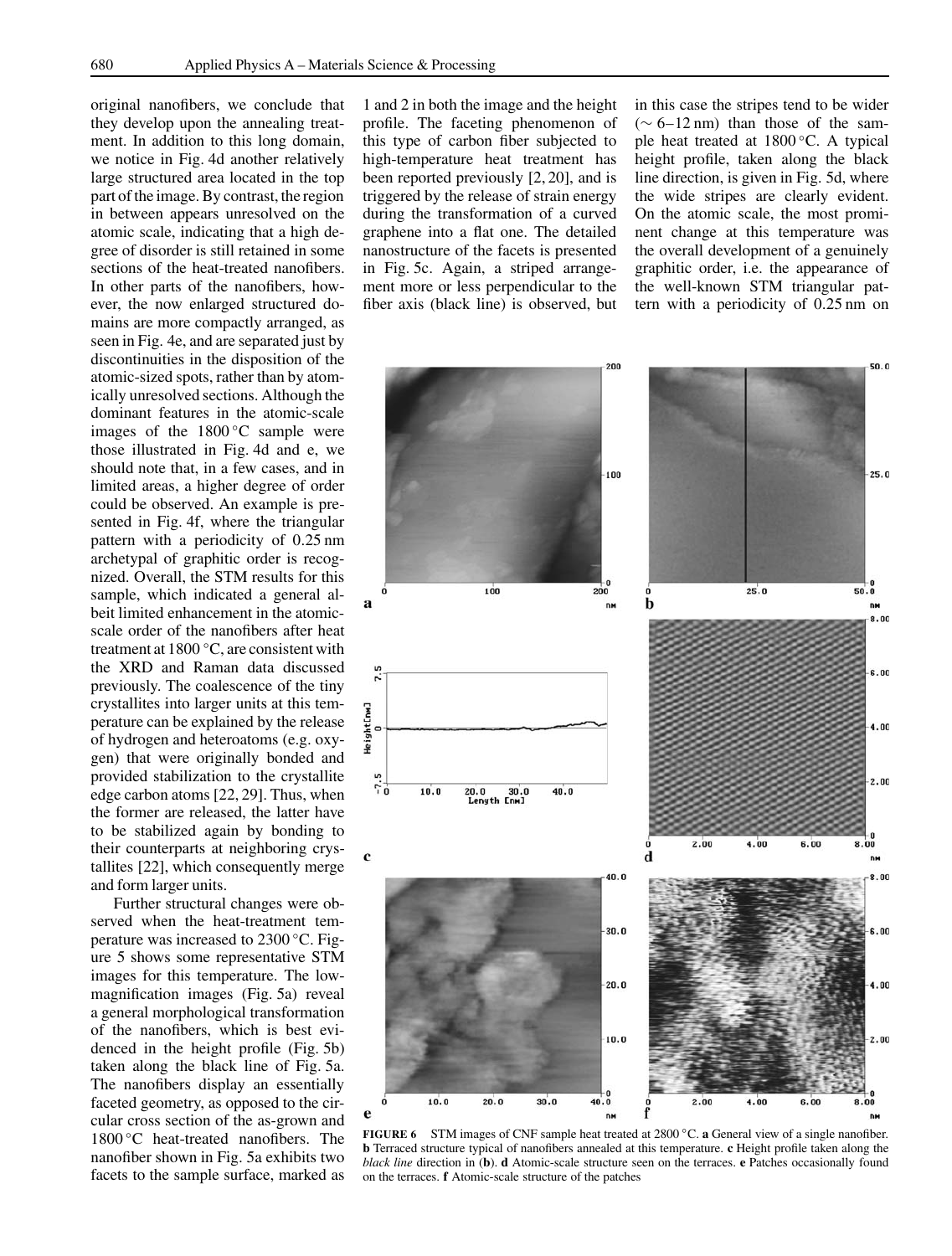many locations. Nevertheless, many imperfections are still observable in the nanofiber structure, as exemplified in Fig. 5e and f. In Fig. 5e, the perfect graphitic structure in the bottom half of the image is interrupted by a discontinuity and a somewhat defective arrangement in the upper part. In Fig. 5f, we see a bright (∼ 0.5-nm high), disordered region about 3-nm wide in between two perfectly graphitic areas. This type of large, disordered feature was never observed in the other samples, and might seem contradictory with the general enhancement of crystalline order described for this temperature, as revealed not only by STM but also by XRD and Raman spectroscopy. A plausible explanation for this observation would be the following: at around  $2000 °C$ , point defects such as atomic vacancies are known to become mobile in graphitizable carbons [24]. Such mobility would lead to the release of the point defects from many areas, which would thus develop a highly graphitic structure, as is indeed reported for the present sample. However, it is also reasonable to assume that in their migration, the atomic vacancies can also aggregate in some areas, forming relatively large clusters of vacancies [48, 49]. Taking into account that the latter type of defect appears in the STM images of graphite as bright, disordered regions with dimensions of several nm [28, 45], we argue that the bright feature of Fig. 5f could correspond to an area where the mobile atomic vacancies have accumulated.

Figure 6 presents the STM results obtained for a heat-treatment temperature of  $2800^{\circ}$ C. In this sample, the nanofibers exhibited very well developed facets, as shown in Fig. 6a. The facets were essentially featureless, except for the occasional presence of some patches. The areas outside the patches consisted of atomically flat terraces up to several tens of nm wide, separated by steps (see Fig. 6b and corresponding height profile in Fig. 6c), similarly to what has been observed in highly ordered graphites. Atomic-scale imaging on the terraces (Fig. 6d) corroborated the presence of long-range graphitic order at this temperature. A detailed image of the patches, which we interpret as remnant fragments of graphenes from the graphitization process, is provided in Fig. 6e. They appear

as smooth, more or less rounded domains several nm in diameter, and their height corresponds to that of one to three graphenes lying over the atomically flat terraces. On the atomic scale (Fig. 6f), we notice the coexistence in the patches of perfect graphitic structures (e.g. bottom right corner of the image) with superstructures of  $(\sqrt{3} \times \sqrt{3})$  R30° type (center of the image). This type of superstructure is frequently observed by STM around defects or discontinuities in otherwise highly ordered graphites [24, 28, 45, 46, 49], and has been attributed to a local modulation of the electronic density near the Fermi level induced by the defect or discontinuity. The presence of such defective structures on the graphitized nanofiber surface, together with the structural imperfections that we assume to exist beneath the surface at the junctions between different facets, should contribute to the non-negligible D band in the Raman spectra that is retained after heat treatment even at this high temperature (Fig. 2).



**FIGURE 7** STM images of rod-like features observed on the CNF samples and attributed to MWNTs. **a** General view. **b** Enlarged image

Finally, we should mention that in a few occasions we observed some features in the STM images that could not be attributed to the CNFs. An example is shown in Fig. 7, taken from the  $2800 °C$ sample. In Fig. 7a, the features seem to be a cluster of rods. Although the rods are reminiscent of the stripes described for the samples heat treated at 1800 and 2300 ◦C, they are not part of a nanofiber, as lower-magnification images indicated. A more detailed image (Fig. 7b) reveals that the rods, with typical diameters of ∼ 10 nm, have an extremely smooth surface. Since (i) this sort of structure is very similar to that observed by STM on carbon-nanotube bundles [50, 51], (ii) carbon nanotubes have been reported to be unintentionally grown in the production of this type of carbon fiber [42, 43], and (iii) the lowfrequency Raman spectra of our samples (inset of Fig. 2) were also consistent with the presence of nanotubes, we tentatively ascribe the rods in Fig. 7 to multiwalled carbon nanotubes.

#### **4 Conclusions**

STM has proven useful to reveal, on a very local scale, the structural evolution of CNFs submitted to hightemperature heat treatments. Taken together, the STM images provided clear evidence of the gradual graphitization of the nanofibers and annealing of structural defects with increasing heattreatment temperature, consistent with the results obtained from global characterization techniques, namely, XRD and Raman spectroscopy. More specifically, at the nanometer scale STM revealed a transformation from a platelet morphology to one consisting of increasingly wider stripes, and finally to a structure of atomically flat terraces on faceted nanofibers. These changes chimed in with those observed at the atomic scale: the minute, highly defective crystallites characteristic of the starting nanofiber coalesced upon heat treatment at 1800 ℃ to form larger although still defective crystallites. A large number of defects were annealed out at 2300 ◦C, leading to the development of truly graphitic domains on many areas, as evidenced by the appearance of the well-known STM triangular pattern with a periodicity of 0.25 nm. However, highly disordered sections were